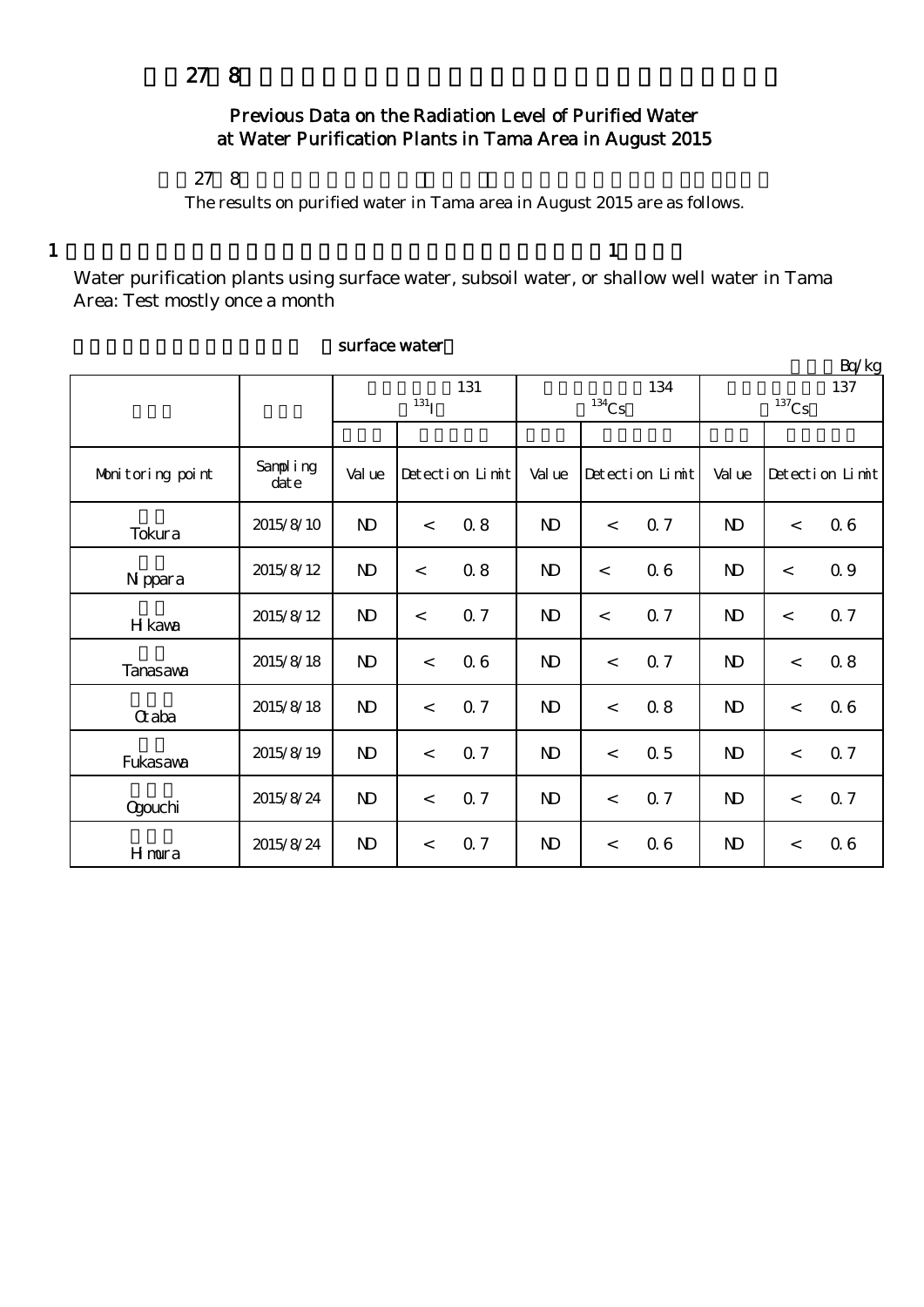subsoil water

|                  |                   |              | 131<br>$^{131}$ I |     |                | $134$ Cs        | 134        | 137<br>$137$ Cs |                 |     |
|------------------|-------------------|--------------|-------------------|-----|----------------|-----------------|------------|-----------------|-----------------|-----|
|                  |                   |              |                   |     |                |                 |            |                 |                 |     |
| Monitoring point | Sampling<br>dat e | Val ue       | Detection Limit   |     | Val ue         | Detection Limit |            | Val ue          | Detection Limit |     |
| Chi gasedai ni   | 2015/8/11         | $\mathbf{D}$ | $\lt$             | Q 7 | $\mathbf{D}$   | $\,<$           | 0.8        | $\mathbf{D}$    | $\lt$           | 0.8 |
| H nat awada      | 2015/8/11         | $\mathbf{D}$ | $\lt$             | Q 7 | $\mathbf{D}$   | $\,<$           | <b>Q</b> 7 | $\mathbf{N}$    | $\lt$           | 06  |
| Nari ki          | 2015/8/17         | $\mathbf{D}$ | $\lt$             | 06  | N <sub>D</sub> | $\,<$           | 06         | N <sub>D</sub>  | $\,<$           | 0.7 |
| Fut anat ao      | 2015/8/17         | $\mathbf{D}$ | $\lt$             | 0.7 | $\mathbf{D}$   | $\lt$           | 0.7        | $\mathbf{N}$    | $\lt$           | Q 7 |
| Sawai dai i chi  | 2015/8/25         | $\mathbf{D}$ | $\lt$             | 0.7 | $\mathbf{D}$   | $\,<$           | 0.5        | $\mathbf{N}$    | $\lt$           | Q 7 |
| Savai dai ni     | 2015/8/25         | $\mathbf{D}$ | $\lt$             | 0.8 | $\mathbf{D}$   | $\,<$           | 06         | $\mathbf{D}$    | $\lt$           | 0.8 |
| Takat suki       | 2015/8/26         | $\mathbf{D}$ | $\lt$             | 0.8 | $\mathbf{D}$   | $\,<$           | 06         | N <sub>D</sub>  | $\lt$           | 0.8 |
| MItakesann       | 2015/8/26         | $\mathbf{D}$ | $\lt$             | 0.8 | $\mathbf{D}$   | $\lt$           | 0.8        | $\mathbf{N}$    | $\,<\,$         | 0.8 |

### shallow well

|                  |                      | Ka/ko          |       |                 |              |                |                 |                |         |                      |
|------------------|----------------------|----------------|-------|-----------------|--------------|----------------|-----------------|----------------|---------|----------------------|
|                  |                      | 131            |       |                 | 134          |                |                 | 137            |         |                      |
|                  |                      | $^{131}$ I     |       |                 | $134$ Cs     |                |                 | $137$ Cs       |         |                      |
|                  |                      |                |       |                 |              |                |                 |                |         |                      |
| Monitoring point | Sampling<br>$\det e$ | Val ue         |       | Detection Limit | Val ue       |                | Detection Limit | Val ue         |         | $Detecti$ on $Limit$ |
| Sugi nami        | 2015/8/6             | $\mathbf{D}$   | $\lt$ | 0.8             | $\mathbf{D}$ | $\lt$          | Q <sub>7</sub>  | N <sub>D</sub> | $\,<\,$ | 0.7                  |
| Kaniyot sugi     | 2015/8/13            | N <sub>D</sub> | $\lt$ | 06              | $\mathbf{D}$ | $\,<\,$        | $\Omega$ 5      | N <sub>D</sub> | $\,<\,$ | 0.8                  |
| Qauno            | 2015/8/19            | N <sub>D</sub> | $\lt$ | 0.7             | $\mathbf{D}$ | $\lt$          | 06              | $\mathbf{D}$   | $\lt$   | 0.9                  |
| kamiisi hara     | 2015/8/20            | N <sub>D</sub> | $\lt$ | 0.7             | $\mathbf{D}$ | $\overline{a}$ | 06              | N <sub>D</sub> | $\,<\,$ | 0.7                  |

単位:Bq/kg